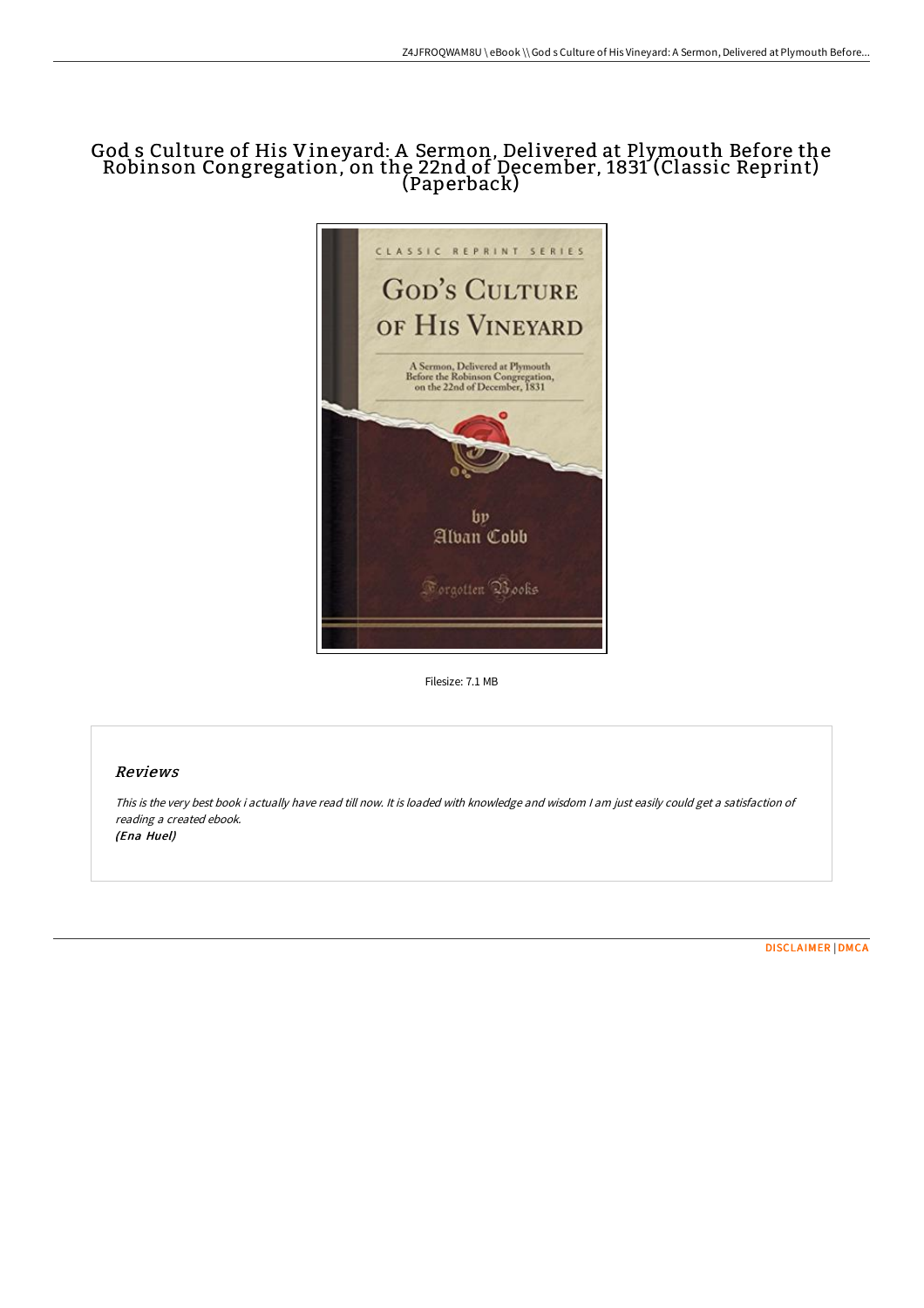## GOD S CULTURE OF HIS VINEYARD: A SERMON, DELIVERED AT PLYMOUTH BEFORE THE ROBINSON CONGREGATION, ON THE 22ND OF DECEMBER, 1831 (CLASSIC REPRINT) (PAPERBACK)



Forgotten Books, 2018. Paperback. Condition: New. Language: English . This book usually ship within 10-15 business days and we will endeavor to dispatch orders quicker than this where possible. Brand New Book. Excerpt from God s Culture of His Vineyard: A Sermon, Delivered at Plymouth Before the Robinson Congregation, on the 22nd of December, 1831 He has given them the necessary powers to be converted. They possess every intellectual qualification to act in view of motives. Every sinner is endued with mind, conscience and heart. He has the power of remembering past events, and of calling to his aid the experience of life. The noted events of his past life are easily remembered. He is also able to draw conclusions from experience and established facts. He forms a judgement upon those topics which come to his Observation and can compare and see the agreement or: disagreement be tween ideas. Every sinner has a conscience, by which he is able to discriminate between good and evil. He perceives some actions right, and others wrong, some affections holy and others sinful. And feels that it is wrong to murder and right to preserve life, wrong to cherish hatred towards God or any of his crea tures and right to love them. Every sinner possesses a heart, by which he can love or hate, choose the path of virtue or vice, and devote his soul to the world or to God. On this ground sinners are accountable to God, and he claims the right of de manding their obedience to his will. By the powers God has given, he requires every sinner to renounce his sins and turn to him. He can perceive his great and amiable perfections in his works and word, and can accept the offers of life through a Redeemer...

- Read God s Culture of His Vineyard: A Sermon, Delivered at Plymouth Before the Robinson [Congregation,](http://www.bookdirs.com/god-s-culture-of-his-vineyard-a-sermon-delivered-1.html) on the 22nd of December, 1831 (Classic Reprint) (Paperback) Online
- Download PDF God s Culture of His Vineyard: A Sermon, Delivered at Plymouth Before the Robinson [Congregation,](http://www.bookdirs.com/god-s-culture-of-his-vineyard-a-sermon-delivered-1.html) on the 22nd of December, 1831 (Classic Reprint) (Paperback)